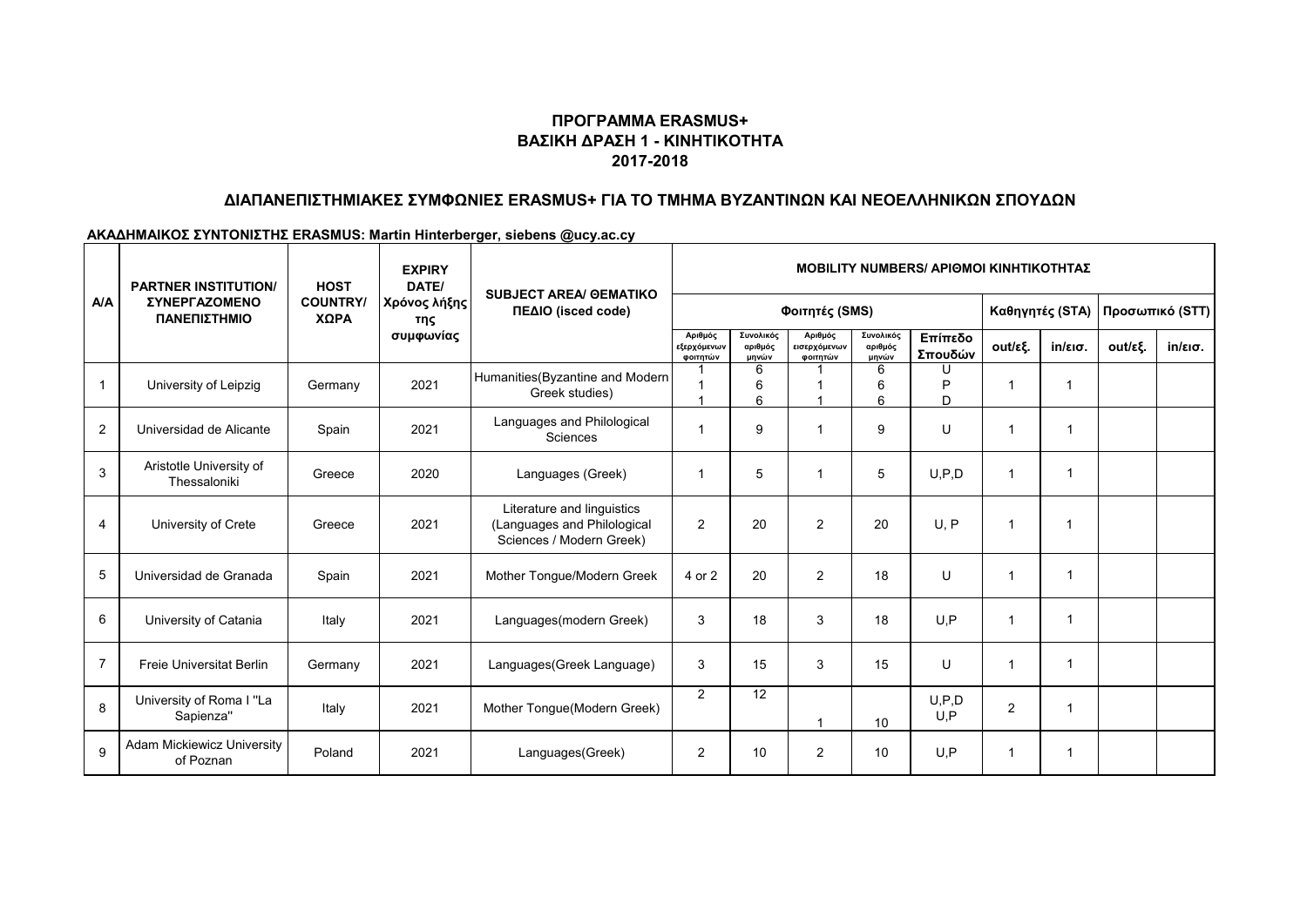# **ΠΡΟΓΡΑΜΜΑ ERASMUS+ ΒΑΣΙΚΗ ΔΡΑΣΗ 1 - ΚΙΝΗΤΙΚΟΤΗΤΑ 2017-2018**

## **ΔΙΑΠΑΝΕΠΙΣΤΗΜΙΑΚΕΣ ΣΥΜΦΩΝΙΕΣ ERASMUS+ ΓΙΑ ΤΟ ΤΜΗΜΑ ΒΥΖΑΝΤΙΝΩΝ ΚΑΙ ΝΕΟΕΛΛΗΝΙΚΩΝ ΣΠΟΥΔΩΝ**

### **ΑΚΑΔΗΜΑΙΚΟΣ ΣΥΝΤΟΝΙΣΤΗΣ ERASMUS: Martin Hinterberger, siebens @ucy.ac.cy**

|     | <b>PARTNER INSTITUTION/</b>                                             | <b>HOST</b><br><b>COUNTRY/</b><br>ΧΩΡΑ | <b>EXPIRY</b><br>DATE/<br>Χρόνος λήξης<br>της<br>συμφωνίας | <b>SUBJECT AREA/ GEMATIKO</b><br>ΠΕΔΙΟ (isced code)  | <b>MOBILITY NUMBERS/ ΑΡΙΘΜΟΙ ΚΙΝΗΤΙΚΟΤΗΤΑΣ</b> |                               |                                     |                               |                    |                 |                   |                 |                   |
|-----|-------------------------------------------------------------------------|----------------------------------------|------------------------------------------------------------|------------------------------------------------------|------------------------------------------------|-------------------------------|-------------------------------------|-------------------------------|--------------------|-----------------|-------------------|-----------------|-------------------|
| A/A | <b>ΣΥΝΕΡΓΑΖΟΜΕΝΟ</b><br>ΠΑΝΕΠΙΣΤΗΜΙΟ                                    |                                        |                                                            |                                                      | Φοιτητές (SMS)                                 |                               |                                     |                               |                    | Καθηγητές (STA) |                   | Προσωπικό (STT) |                   |
|     |                                                                         |                                        |                                                            |                                                      | Αριθμός<br>εξερχόμενων<br>φοιτητών             | Συνολικός<br>αριθμός<br>μηνών | Αριθμός<br>εισερχόμενων<br>φοιτητών | Συνολικός<br>αριθμός<br>μηνών | Επίπεδο<br>Σπουδών | out/εξ.         | $in/\epsilon$ ισ. | out/εξ.         | $in/\epsilon$ ισ. |
| 10  | University of Warsaw                                                    | Poland                                 | 2021                                                       | Languages(modern Greek)                              | $\overline{2}$                                 | 20                            | $\overline{2}$                      | 20                            | U.P                | $\mathbf{1}$    | 1                 |                 |                   |
| 11  | Institut National des<br>Langues et Civilisations<br>Orentales (INALCO) | France                                 | 2021                                                       | Languages (Greek)                                    | 2                                              | 12                            | 2                                   | 12                            | U.P                | $\overline{1}$  | 1                 |                 |                   |
| 12  | Universidad de Murcia                                                   | Spain                                  | 2021                                                       | Languages and Philological<br>Sciences(modern Greek) | $\overline{2}$                                 | 20                            | 2                                   | 20                            | U.P                | -1              | 1                 |                 |                   |
| 13  | Masarykova Universita                                                   | Czech<br>Republic                      | 2021                                                       | Languages (Greek)                                    | 3                                              | 18                            | 3                                   | 18                            | U, P, D            | $\overline{1}$  | 1                 |                 |                   |
| 14  | University of Wien                                                      | <b>AUSTRIA</b>                         | 2020                                                       | Languages<br>(Byzantine and Modern Greek<br>Studies) |                                                |                               |                                     |                               |                    | $\mathbf{1}$    | 1                 |                 |                   |
| 15  | Universitat Hamburg                                                     | Germany                                | 2021                                                       | Languages(Greek)                                     | $\overline{2}$                                 | 18                            | $\overline{2}$                      | 18                            | U.P                | $\mathbf{1}$    | 1                 |                 |                   |
| 16  | New Bulgarian University                                                | Bulgaria                               | 2021                                                       | Languages (Greek)                                    | $\overline{2}$                                 | 12                            | $\overline{2}$                      | 12                            | U                  | $\overline{1}$  | 1                 |                 |                   |
| 17  | University of Palermo                                                   | Italy                                  | 2020                                                       | Languages                                            | 2                                              | 10                            | 2                                   | 10                            | U, P, D            | $\overline{1}$  | 1                 |                 |                   |
| 18  | Democritus University of<br>Thrace                                      | Greece                                 | 2021                                                       | Literature and linguistics                           | 2                                              | 10                            | $\overline{2}$                      | 10                            | U.P                | -1              | 1                 |                 |                   |